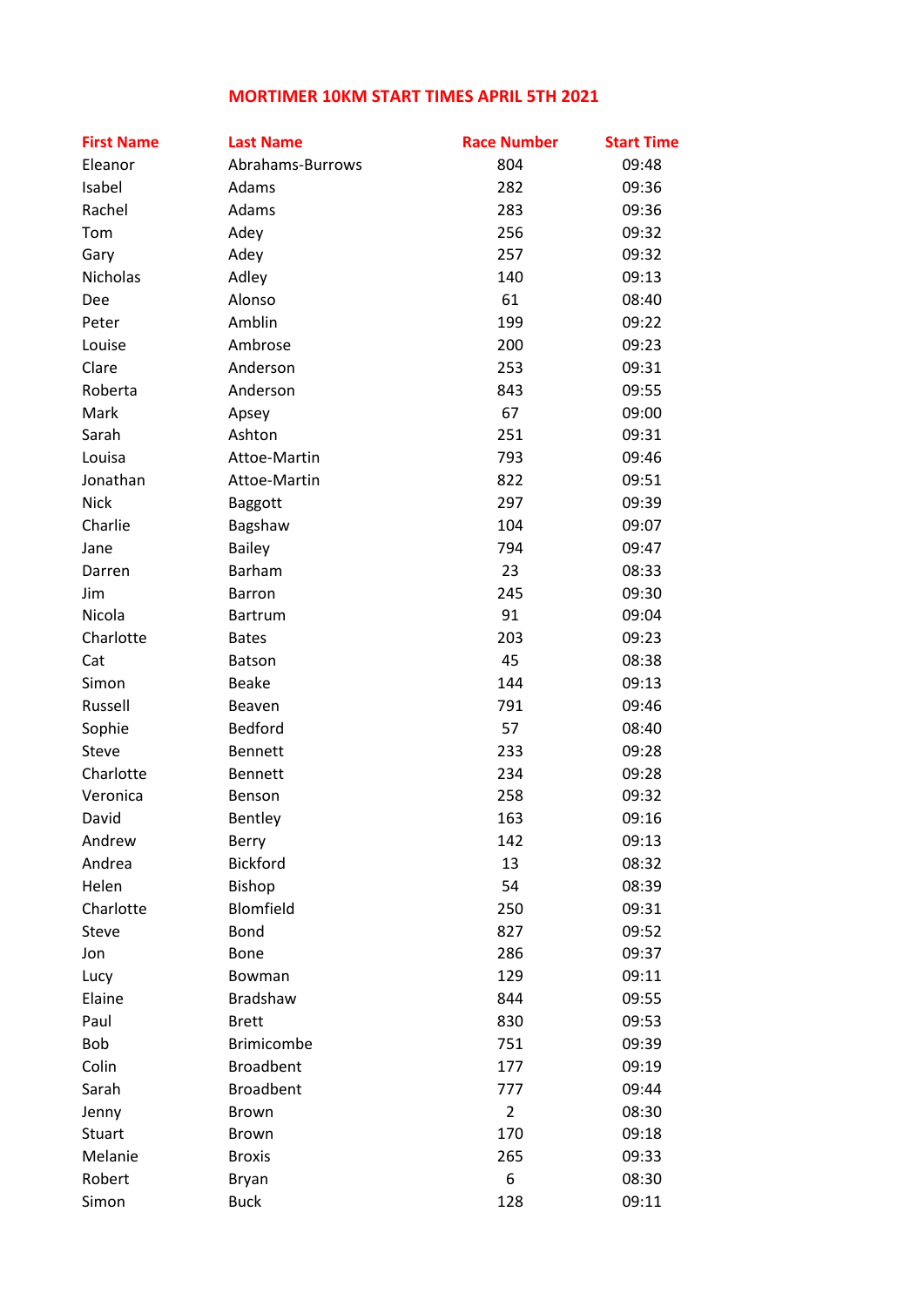| Sam         | <b>Buley</b>          | 156 | 09:15 |
|-------------|-----------------------|-----|-------|
| Sarah       | <b>Burrows</b>        | 814 | 09:50 |
| Cat         | <b>Bush</b>           | 842 | 09:55 |
| Don         | <b>Butcher-Bigley</b> | 241 | 09:29 |
| Christine   | Cairns                | 291 | 09:38 |
| Louise      | Callaway              | 189 | 09:21 |
| Corinne     | Callaway              | 209 | 09:24 |
| Ben         | Callow                | 35  | 08:36 |
| Gemma       | Carswell              | 266 | 09:34 |
| Sheena      | Cartwright            | 826 | 09:52 |
| Tom         | Carvell               | 840 | 09:54 |
| Annie       | Cassano               | 779 | 09:44 |
| Natalie     | Chadwick              | 55  | 08:39 |
| Jo          | Chamberlain           | 27  | 08:34 |
| Daniel      | Chown                 | 205 | 09:23 |
| <b>Nick</b> | Collier               | 122 | 09:10 |
| Andrew      | Coltman               | 172 | 09:18 |
| Alex        | Conboy                | 825 | 09:52 |
| Martin      | Cook                  | 82  | 09:03 |
| Ella        | Cook                  | 90  | 09:04 |
| Rebecca     | Cookson               | 236 | 09:29 |
| Kenny       | Cooling               | 795 | 09:47 |
| Paul        | Courtney              | 222 | 09:26 |
| Suzanne     | Cox                   | 838 | 09:54 |
| Richard     |                       | 74  | 09:02 |
|             | Crampton              |     |       |
| Royston     | Crandley              | 176 | 09:19 |
| Kath        | Cresswell             | 806 | 09:49 |
| Erwan       | Creteur               | 778 | 09:44 |
| Thomas      | Crocker               | 808 | 09:49 |
| Caroline    | Cryer                 | 46  | 08:38 |
| Kevin       | Curtis                | 755 | 09:40 |
| Chris       | Dalton                | 192 | 09:21 |
| Reece       | Daly                  | 80  | 09:03 |
| Gareth      | <b>Davies</b>         | 139 | 09:12 |
| Wendy       | <b>Davies</b>         | 195 | 09:22 |
| Carys       | <b>Davies</b>         | 214 | 09:25 |
| Kate        | Day                   | 210 | 09:24 |
| Richard     | Deery                 | 88  | 09:04 |
| Alejandro   | Del Campo             | 146 | 09:14 |
| Tom         | Derrett               | 246 | 09:30 |
| Sam         | Deverall              | 752 | 09:40 |
| John        | <b>Dickens</b>        | 220 | 09:26 |
| Helen       | <b>Dickens</b>        | 221 | 09:26 |
| Mark        | Digby                 | 225 | 09:27 |
| Ed          | Dimmock               | 270 | 09:34 |
| Andrew      | Dinkele               | 125 | 09:10 |
| Jake        | Dinkele               | 126 | 09:10 |
| Julie       | Dinkele               | 127 | 09:10 |
| Tom         | Dixon                 | 218 | 09:26 |
| Julia       | Downes                | 135 | 09:12 |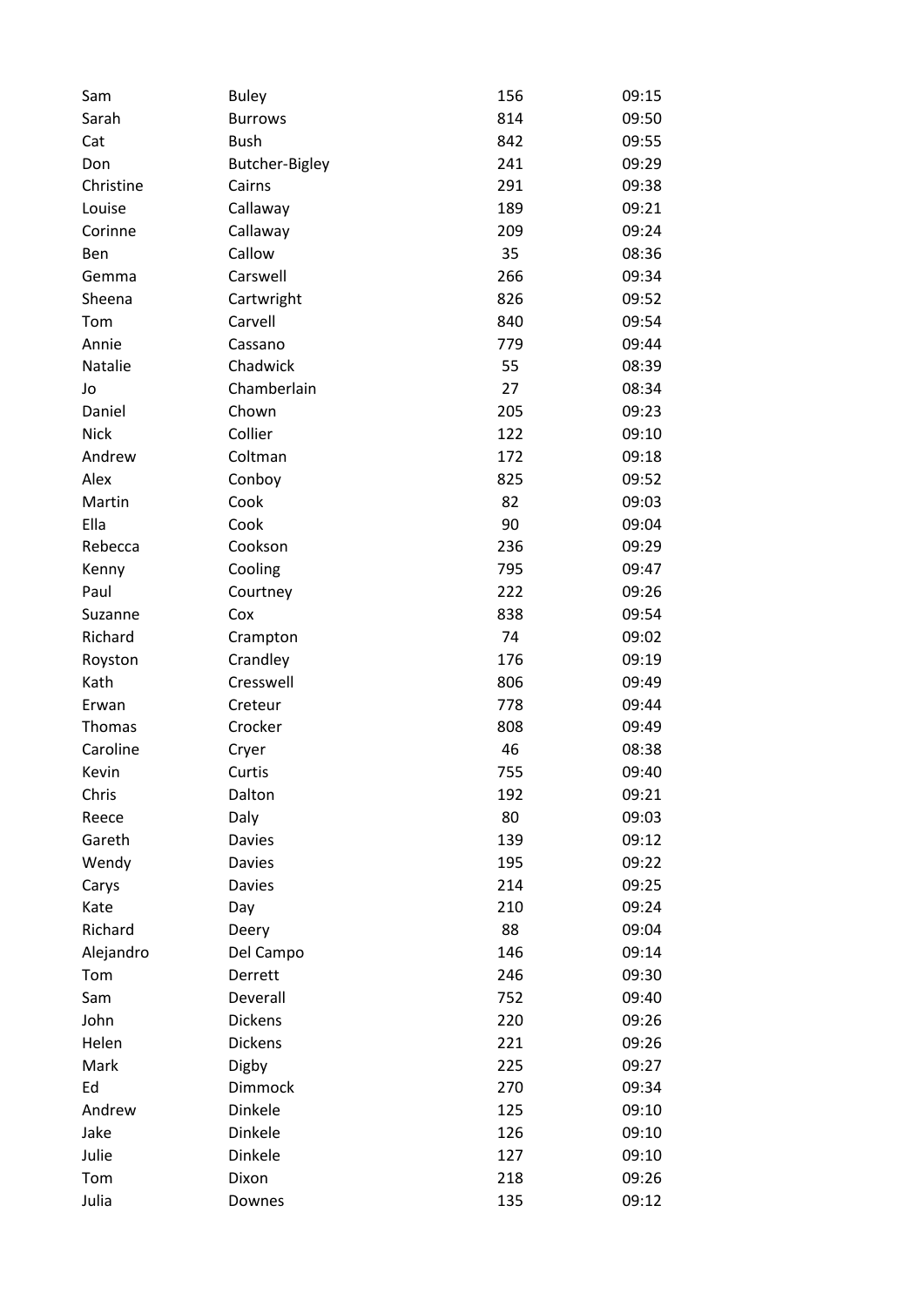| Linda          | Duffy       | 768 | 09:42 |
|----------------|-------------|-----|-------|
| Oscar          | Duran       | 231 | 09:28 |
| Ricard         | Duran       | 788 | 09:46 |
| Charles        | Durno       | 143 | 09:13 |
| Toby           | Earl        | 161 | 09:16 |
| Jenny          | Eaton       | 158 | 09:16 |
| Stuart         | Edmonds     | 792 | 09:46 |
| Evie           | Edwards     | 839 | 09:54 |
| Deborah        | Eley        | 53  | 08:39 |
| Chris          | Ellis       | 138 | 09:12 |
| Rosie          | Ellis       | 774 | 09:43 |
| Mark           | Evans       | 20  | 08:33 |
| Daniel         | Evans       | 206 | 09:24 |
| Spike          | Fairhurst   | 284 | 09:37 |
| Erica          | Fairhurst   | 780 | 09:44 |
| <b>Blaine</b>  | Faragher    | 260 | 09:33 |
| Samantha       | Ferguson    | 252 | 09:31 |
| Steve          | Fleck       | 105 | 09:07 |
| Lynne          | Flynn       | 22  | 08:33 |
| Tamsyn         | Flynn       | 816 | 09:50 |
| Tania          | Foad        | 133 | 09:11 |
| Janet          | Ford        | 293 | 09:38 |
| Tim            | Fowler      | 157 | 09:15 |
| Miguel         | Frade       | 152 | 09:15 |
| Lynsey         | Frade       | 815 | 09:50 |
| Jen            | Francis     | 269 | 09:34 |
| Cara           | Frank       | 193 | 09:21 |
| David          | Friend      | 190 | 09:21 |
| Jemima         | Froom       | 86  | 09:04 |
| Serena         | Froom       | 800 | 09:48 |
| Angela         | Gadd        | 790 | 09:46 |
| Joanne         | Gale        | 837 | 09:54 |
| Elizabeth      | Ganpatsingh | 182 | 09:20 |
| Ben            | Ganpatsingh | 183 | 09:20 |
| Zoe            | Gibbs       | 820 | 09:51 |
| Mark           | Gildersleve | 8   | 08:31 |
| Tim            | Giles       | 65  | 09:00 |
| Sam            | Gillespie   | 268 | 09:34 |
| Kristina       | Glover      | 845 | 09:55 |
| Tom            | Glover      | 846 | 09:55 |
| Clive          | Goodwill    | 254 | 09:32 |
| Keith          | Goodwin     | 852 | 09:56 |
| Sarah          | Gosling     | 271 | 09:34 |
| Marie          | Gratton     | 212 | 09:25 |
| James          | Greaves     | 202 | 09:23 |
| Kevin          | Green       | 229 | 09:27 |
| Rich           | Green       | 787 | 09:45 |
| Colin          | Grenville   | 187 | 09:20 |
| <b>Bridget</b> | Griffin     | 242 | 09:30 |
| Clewin         | Griffith    | 94  | 09:05 |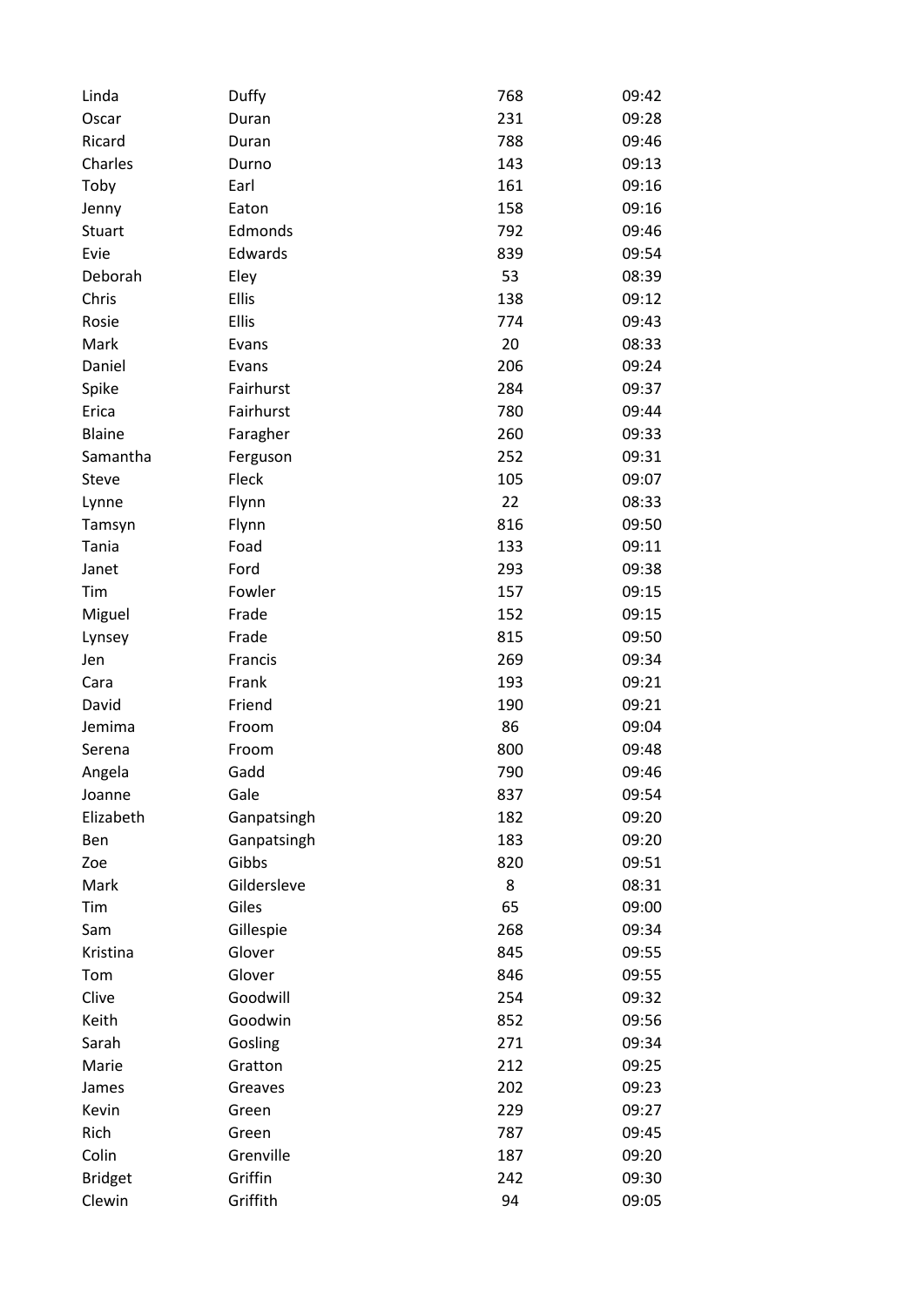| Matt          | Grover         | 87  | 09:04 |
|---------------|----------------|-----|-------|
| Dan           | Gurney         | 201 | 09:23 |
| Jonny         | Gush           | 772 | 09:43 |
| Mike          | Gush           | 773 | 09:43 |
| Anthony       | Hall           | 100 | 09:06 |
| Christine     | Halls          | 84  | 09:03 |
| Robin         | Harford        | 223 | 09:26 |
| Ben           | Harris         | 169 | 09:17 |
| Jenna         | Harvey         | 50  | 08:38 |
| Keith         | Harvey         | 239 | 09:29 |
| Siobhan       | Harvey         | 832 | 09:53 |
| Giles         | <b>Hawkins</b> | 171 | 09:18 |
| James         | Hayward        | 150 | 09:14 |
| Katrina       | Heath          | 771 | 09:43 |
| Murray        | Henderson      | 154 | 09:15 |
| Mark          | Herd           | 107 | 09:07 |
| Geoff         | Herron         | 287 | 09:37 |
| Stella        | Herron         | 856 | 09:57 |
| Lucy          | <b>Higgins</b> | 31  | 08:35 |
| Peter         | <b>Higgs</b>   | 49  | 08:38 |
| Gemma         | <b>Higgs</b>   | 196 | 09:22 |
| Julie         | Holland        | 859 | 08:36 |
| Michelle      | Holmes         | 823 | 09:51 |
| Alexandra     | Holzer         | 847 | 09:55 |
| Gina          | Hopkins        | 215 | 09:25 |
| <b>Nick</b>   | Hopper         | 78  | 09:02 |
| Thomas        | Hopper         | 79  | 09:02 |
| Lisbeth       | Hordley        | 38  | 08:36 |
| Anthony       | Hornby         | 101 | 09:06 |
| Samantha      | Howarth        | 117 | 09:09 |
| Callum        | Hughes         | 66  | 09:00 |
| Simon         | Hulett         | 184 | 09:20 |
| Alex          | Hunter         | 81  | 09:03 |
| Margaret      | Husein         | 835 | 09:53 |
| Julie         | Jacobs         | 168 | 09:17 |
| <b>Tricia</b> | Jakes          | 766 | 09:42 |
| Jenny         | James          | 39  | 08:37 |
| Graham        | Jerome-Ball    | 116 | 09:09 |
| Sahan         | Jinadasa       | 118 | 09:09 |
| Matt          | Johnson        | 147 | 09:14 |
| Keith         | Johnson        | 153 | 09:15 |
| Helen         | Johnson        | 230 | 09:28 |
| Andrew        | Johnston       | 141 | 09:13 |
| Jenna         | Johnston       | 278 | 09:36 |
| David         | Johnston       | 776 | 09:44 |
| Rosie         | Jones          | 160 | 09:16 |
| Richard       | Jones          | 757 | 09:40 |
| Claire        | Jones          | 801 | 09:48 |
| Mark          | Kane           | 851 | 09:56 |
| Stephanie     | Kape           | 226 | 09:27 |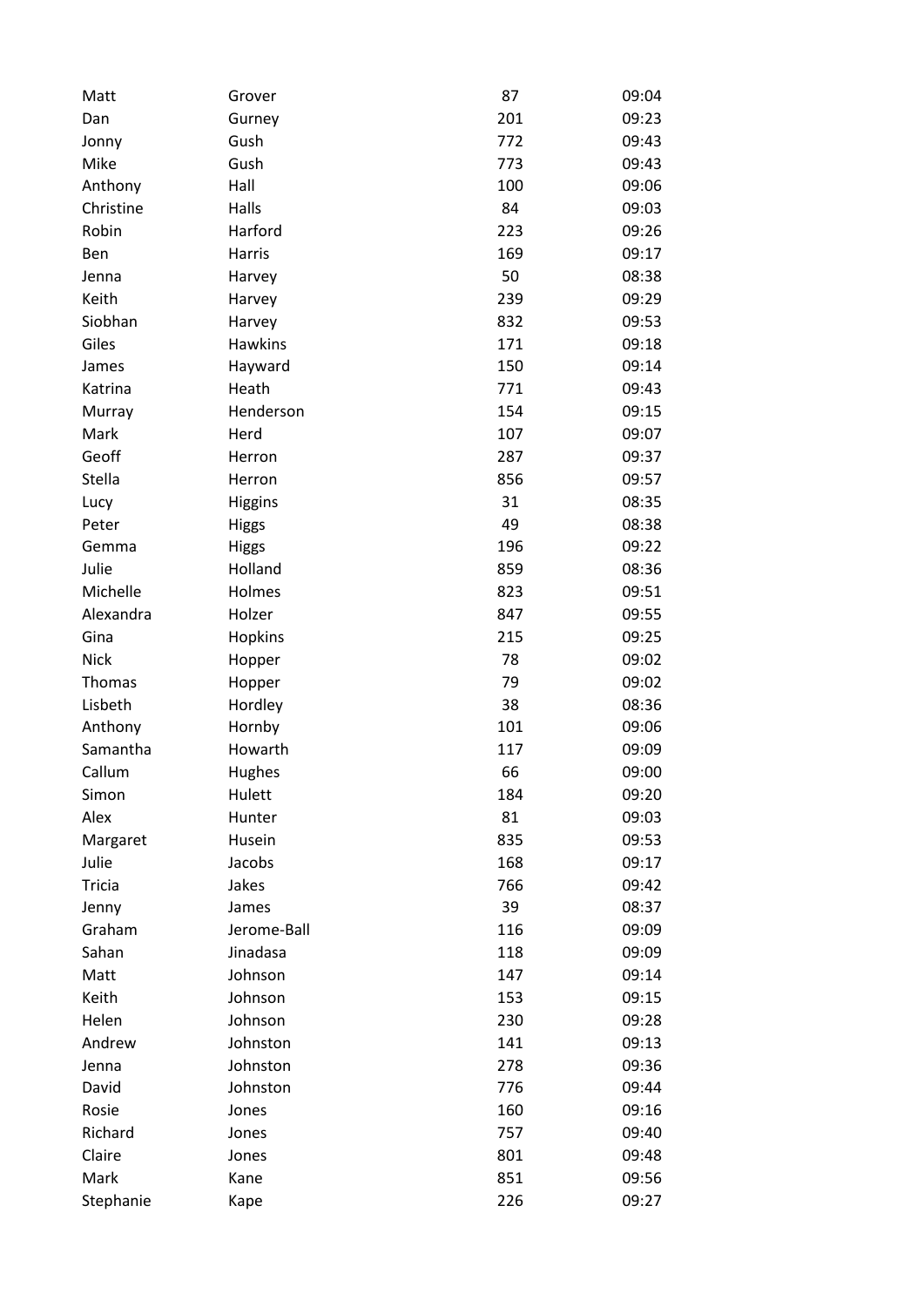| Marika       | Karavan      | 817          | 09:50 |
|--------------|--------------|--------------|-------|
| Zannah       | Kearns       | 30           | 08:35 |
| Hannah       | Kidston      | 174          | 09:18 |
| lan          | Kilgarriff   | 17           | 08:32 |
| Holly        | King         | 789          | 09:46 |
| Sani         | Koch         | 818          | 09:51 |
| Natalija     | Kosareva     | 60           | 08:40 |
| Dariusz      | Krajewski    | 96           | 09:05 |
| Mari         | Laidlaw      | $\mathbf{1}$ | 08:30 |
| Peter        | Lancaster    | 102          | 09:06 |
| Rachel       | Lane         | 43           | 08:37 |
| Darrell      | Lansdell     | 208          | 09:24 |
| Clare        | Lawes        | 299          | 09:39 |
| Sarah        | Layzell      | 15           | 08:32 |
| lan          | Leah         | 44           | 08:37 |
| Kacey        | Leathers     | 810          | 09:49 |
| Sara         | Lee          | 33           | 08:36 |
| Elsa         | Leuty        | 185          | 09:20 |
| Chris        | Lewington    | 130          | 09:11 |
| lain         | Lindsay      | 232          | 09:28 |
| Natasha      | Lloyd-Ahmed  | 811          | 09:49 |
| Elin         | Loftesnes    | 292          | 09:38 |
| Georgina     | Lofthouse    | 42           | 08:37 |
| Oliver       | Lovell       | 73           | 09:01 |
| Catherine    | Lowe         | 34           | 08:36 |
| John         | Lowe         | 132          | 09:11 |
| Chris        | Lowe         | 247          | 09:30 |
| Claire       | Lytton       | 25           | 08:34 |
| Kieran       | Madigan      | 765          | 09:42 |
| Dean         | Makar        | 99           | 09:06 |
| Rachel       | Mann         | 841          | 09:54 |
| Jessica      | Mantell      | 32           | 08:35 |
| Rob          | Marks        | 145          | 09:13 |
| lain         | Marsh        | 98           | 09:06 |
| Greg         | Marsh        | 111          | 09:08 |
| Alexander    | Marsh        | 262          | 09:33 |
| Joshua       | Marsh        | 263          | 09:33 |
| James        | Martin       | 289          | 09:37 |
| <b>Becky</b> | Martinez     | 52           | 08:39 |
| Liz          | McGill       | 812          | 09:50 |
| Allan        | McKinnon     | 7            | 08:31 |
| Darren       | McWilliam    | 290          | 09:38 |
| David        | Mehigan      | 83           | 09:03 |
| Daniel       | Mellish      | 224          | 09:27 |
| Laurence     | <b>Miles</b> | 64           | 09:00 |
| Tim          | Miller       | 137          | 09:12 |
| Mark         | Moffat       | 159          | 09:16 |
| Kira         | Moffat       | 295          | 09:38 |
| Daniel       | Moll-Morgan  | 4            | 08:30 |
| Ellie        | Monks        | 9            | 08:31 |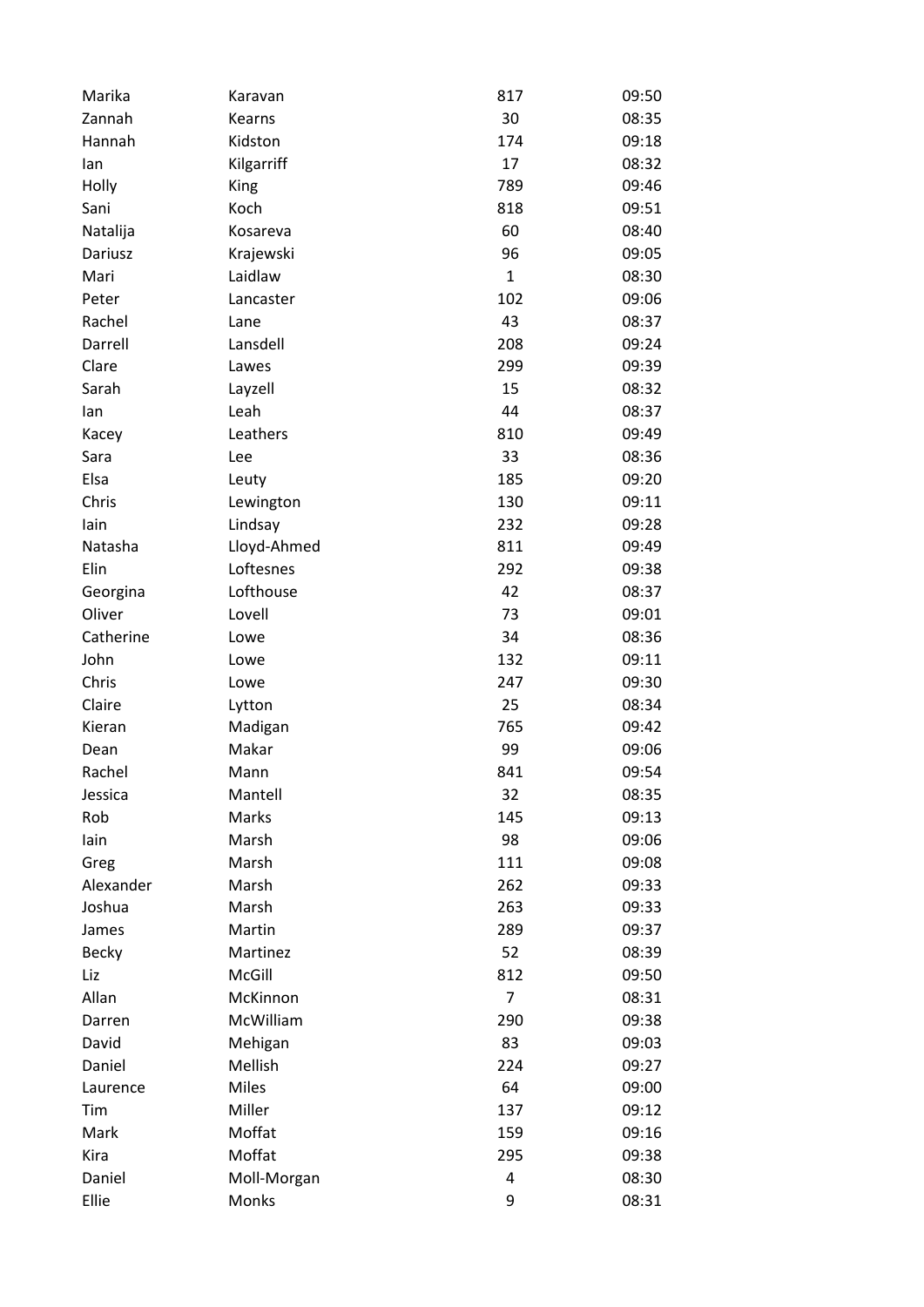| Carike         | Moolman          | 26  | 08:34 |
|----------------|------------------|-----|-------|
| Chris          | Moore            | 165 | 09:17 |
| Daniel         | Moore            | 166 | 09:17 |
| Mark           | Moore            | 167 | 09:17 |
| Xavier         | Morgan           | 119 | 09:09 |
| Chris          | Morrissey        | 121 | 09:09 |
| Chris          | Morsley          | 781 | 09:44 |
| Chris          | Moseley          | 68  | 09:01 |
| Kirsty         | Moulsley         | 211 | 09:24 |
| Tony           | <b>Mudkins</b>   | 785 | 09:45 |
| Lucy           | Mugford          | 274 | 09:35 |
| Kimberley      | Naismith-Beeley  | 275 | 09:35 |
| Anel           | <b>Neville</b>   | 10  | 08:31 |
| Sarah          | Newby            | 3   | 08:30 |
| Tim            | Newham           | 16  | 08:32 |
| <b>Barbara</b> | Newton           | 807 | 09:49 |
| Jonathan       | Oliver           | 197 | 09:22 |
| Leila          | Oliver           | 198 | 09:22 |
| Tim            | Osullivan        | 194 | 09:22 |
| Steve          | Overbury         | 294 | 09:38 |
| Tom            | Owen             | 178 | 09:19 |
| John           | Owens            | 76  | 09:02 |
| Amanda         | Oxlade-Gotobed   | 850 | 09:56 |
| Natasha        | Palfrey          | 784 | 09:45 |
| Matthew        | Paterson-Borland | 149 | 09:14 |
| Richard        | Pegram           | 756 | 09:40 |
| Harriet        | Pepper           | 186 | 09:20 |
| Chantal        | Percival         | 69  | 09:01 |
| Claire         | Phelps           | 805 | 09:48 |
| Kate           | Phillips         | 92  | 09:05 |
| Sarah          | Phillips         | 758 | 09:41 |
| Naomi          | Pincott          | 11  | 08:31 |
| Richard        | Pink             | 819 | 09:51 |
| Jo             | Plackett         | 238 | 09:29 |
| Michael        | Pollitt          | 833 | 09:53 |
| Dario          | Poloni           | 21  | 08:33 |
| William        | Pond             | 235 | 09:28 |
| Kim            | Povey            | 764 | 09:42 |
| Beccy          | Preston          | 243 | 09:30 |
| Graham         | Price            | 276 | 09:35 |
| Ricky          | Purser           | 803 | 09:48 |
| Wayne          | Putnam           | 173 | 09:18 |
| Daniel         | Quinlan          | 62  | 09:00 |
| Giles          | Raeside          | 786 | 09:45 |
| Valdo          | Rafael           |     |       |
|                |                  | 181 | 09:19 |
| Maria          | Ramos Galdo      | 162 | 09:16 |
| Claire         | Raynor           | 175 | 09:18 |
| Ben            | Redman           | 136 | 09:12 |
| Georgina       | Rees             | 51  | 08:39 |
| Tony           | Ripley           | 759 | 09:41 |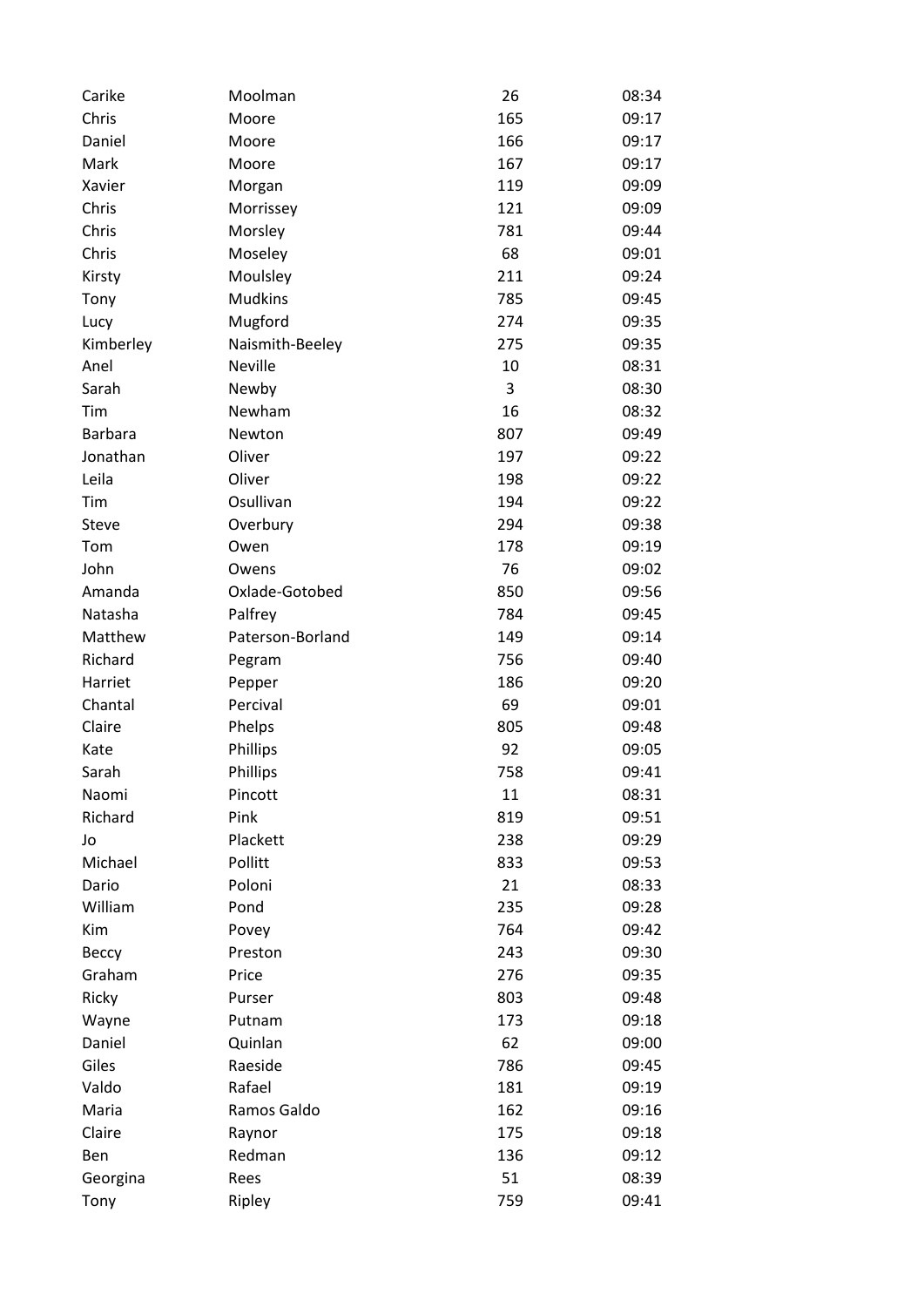| Gavin       | Roberts         | 285 | 09:37          |
|-------------|-----------------|-----|----------------|
| Ria         | Robinson        | 767 | 09:42          |
| Mary        | Robson          | 288 | 09:37          |
| Vicky       | Rodd            | 227 | 09:27          |
| Shelley     | Rounding        | 831 | 09:53          |
| Simon       | Rourke          | 120 | 09:09          |
| Steve       | Rule            | 72  | 09:01          |
| Nikki       | Savings         | 28  | 08:34          |
| Simon       | Schnieders      | 191 | 09:21          |
| Elisheva    | Schulman        | 48  | 08:38          |
| Richard     | Scott           | 14  | 08:32          |
| Christina   | Searle          | 123 | 09:10          |
| Raymond     | Searle          | 124 | 09:10          |
| Johanna     | Shannon-Little  | 796 | 09:47          |
| Luke        | Shannon-Little  | 797 | 09:47          |
| Mary        | Shannon-Little  | 798 | 09:47          |
| Amy         | Sharp           | 769 | 09:42          |
| Gary        | Shaughnessy     | 298 | 09:39          |
| Mikaela     | Shaw            | 761 | 09:41          |
| Clare       | Sheppard        | 261 | 09:33          |
| Louise      | Sherliker       | 19  | 08:33          |
| Caroline    | Shrimpton       | 24  | 08:33          |
| Ross        | Simmonds        | 148 | 09:14          |
| Justin      | Simons          | 97  | 09:05          |
| Rebecca     | Simons          | 783 | 09:45          |
| Jordan      | Slater          | 110 | 09:08          |
|             |                 |     |                |
| Chloe       | Small           | 782 | 09:45<br>08:40 |
| Clare       | Smith           | 58  |                |
| Mark        | Smith           | 131 | 09:11          |
| Leanne      | Smith           | 217 | 09:25          |
| Claire      | Spencer         | 5   | 08:30          |
| Kayleigh    | <b>Spires</b>   | 219 | 09:26          |
| Emily       | Sporton         | 829 | 09:52          |
| Hayley      | Stamp           | 40  | 08:37          |
| Jack        | Stanley         | 151 | 09:14          |
| Kingsley    | <b>Starling</b> | 849 | 09:56          |
| Lucy        | Stead           | 858 | 09:57          |
| Emily       | Stephenson      | 56  | 08:39          |
| Nathan      | Strong          | 108 | 09:07          |
| Robert      | <b>Sturges</b>  | 248 | 09:31          |
| Tonya       | <b>Sturges</b>  | 249 | 09:31          |
| Nigel       | Sullivan        | 71  | 09:01          |
| Christopher | Sutton          | 267 | 09:34          |
| Amanda      | Sutton          | 775 | 09:43          |
| Maureen     | Sweeney         | 216 | 09:25          |
| Dani        | Sweeney         | 240 | 09:29          |
| Louise      | Sweetnam        | 272 | 09:35          |
| Nev         | Swift           | 109 | 09:07          |
| Peter       | Sykes           | 264 | 09:33          |
| Jay         | Sylla           | 853 | 09:56          |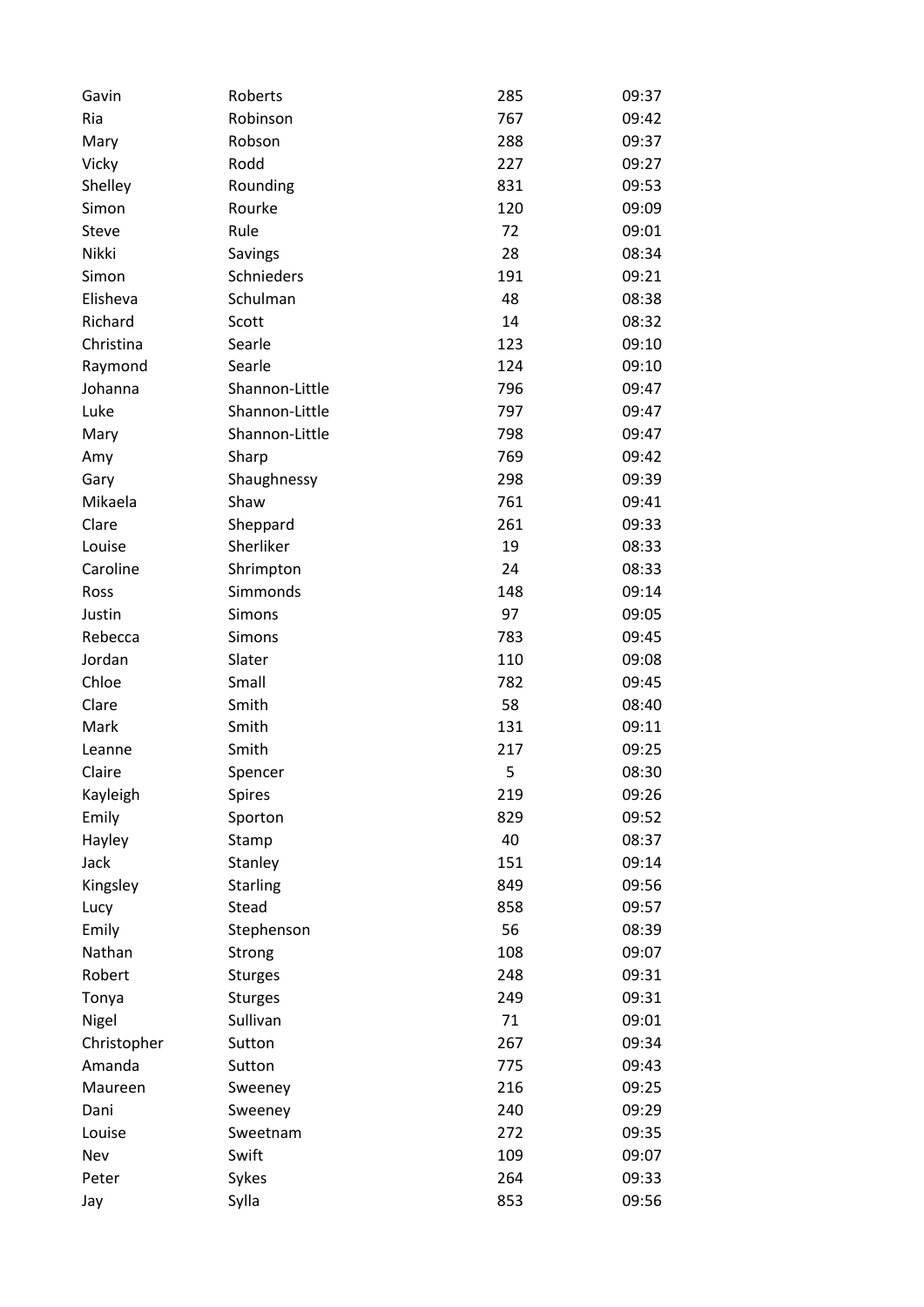| Linda<br>Szulc<br>763<br>Taylor<br>799<br>Ami<br>William<br>809<br>Taylor | 09:41<br>09:47 |
|---------------------------------------------------------------------------|----------------|
|                                                                           |                |
|                                                                           |                |
|                                                                           | 09:49          |
| Teboe<br>75<br>Jack                                                       | 09:02          |
| Tehrani<br>855<br>Magda                                                   | 09:57          |
| Alex<br>113<br>Thompson                                                   | 09:08          |
| 114<br>Jo<br>Thompson                                                     | 09:08          |
| 115<br>Simon<br>Thompson                                                  | 09:08          |
| Threadgold<br>255<br>Jim                                                  | 09:32          |
| 47<br>Lindsey<br>Thurlow                                                  | 08:38          |
| Gabriella<br>Till<br>279                                                  | 09:36          |
| Till<br>280<br>Harry                                                      | 09:36          |
| Till<br>Steve<br>281                                                      | 09:36          |
| Tolson<br>85<br>Lara                                                      | 09:03          |
| Tolson<br>112<br>Kathryn                                                  | 09:08          |
| 762<br>Jacqui<br>Townley                                                  | 09:41          |
| Abi<br>244<br><b>Travers</b>                                              | 09:30          |
| Adrian<br>18<br>Trevenna                                                  | 08:32          |
| 828<br>Michaela<br>Tripp                                                  | 09:52          |
| 95<br>Daniel<br>Turner                                                    | 09:05          |
| Catherine<br>Turtle<br>836                                                | 09:54          |
| 259<br>Suzanne<br>Tushingham                                              | 09:32          |
| Gail<br>Tyson<br>155                                                      | 09:15          |
| Alex<br>Underwood<br>103                                                  | 09:06          |
| 277<br>Amber<br>Van Poppel                                                | 09:35          |
| Vincent<br>753<br>Ben                                                     | 09:40          |
| 824<br>Rebecca<br>Vincent                                                 | 09:52          |
| 754<br>Hannah<br>Vincent                                                  | 09:40          |
| Walker<br>Pete<br>12                                                      | 08:31          |
| Walker<br>70<br>David                                                     | 09:01          |
| Katherine<br>Walker<br>770                                                | 09:43          |
| Natalie<br>Wallace<br>29                                                  | 08:35          |
| Walters<br>134<br>Jonathan                                                | 09:12          |
| 41<br>Kate<br>Warren                                                      | 08:37          |
| Evie<br>77<br>Warren                                                      | 09:02          |
| 179<br>Louise<br>Webb                                                     | 09:19          |
| Webb<br>180<br>Lee                                                        | 09:19          |
| Luke<br>164<br>Wescott                                                    | 09:17          |
| Weston<br>854<br>Jenny                                                    | 09:57          |
| 63<br>Alex<br>Whearity                                                    | 09:00          |
| Whelton<br>300<br>Jason                                                   | 09:39          |
| White<br>36<br>Joe                                                        | 08:36          |
| Geoff<br>White<br>213                                                     | 09:25          |
| Wignall<br>228<br>Jacs                                                    | 09:27          |
| Williams<br>89<br>Katie                                                   | 09:04          |
| Neil<br>Williams<br>760                                                   | 09:41          |
| Richard<br>Williams<br>273                                                | 09:35          |
| Willis<br>207<br>Jon                                                      | 09:24          |
| Colette<br>Wilson<br>802                                                  | 09:48          |